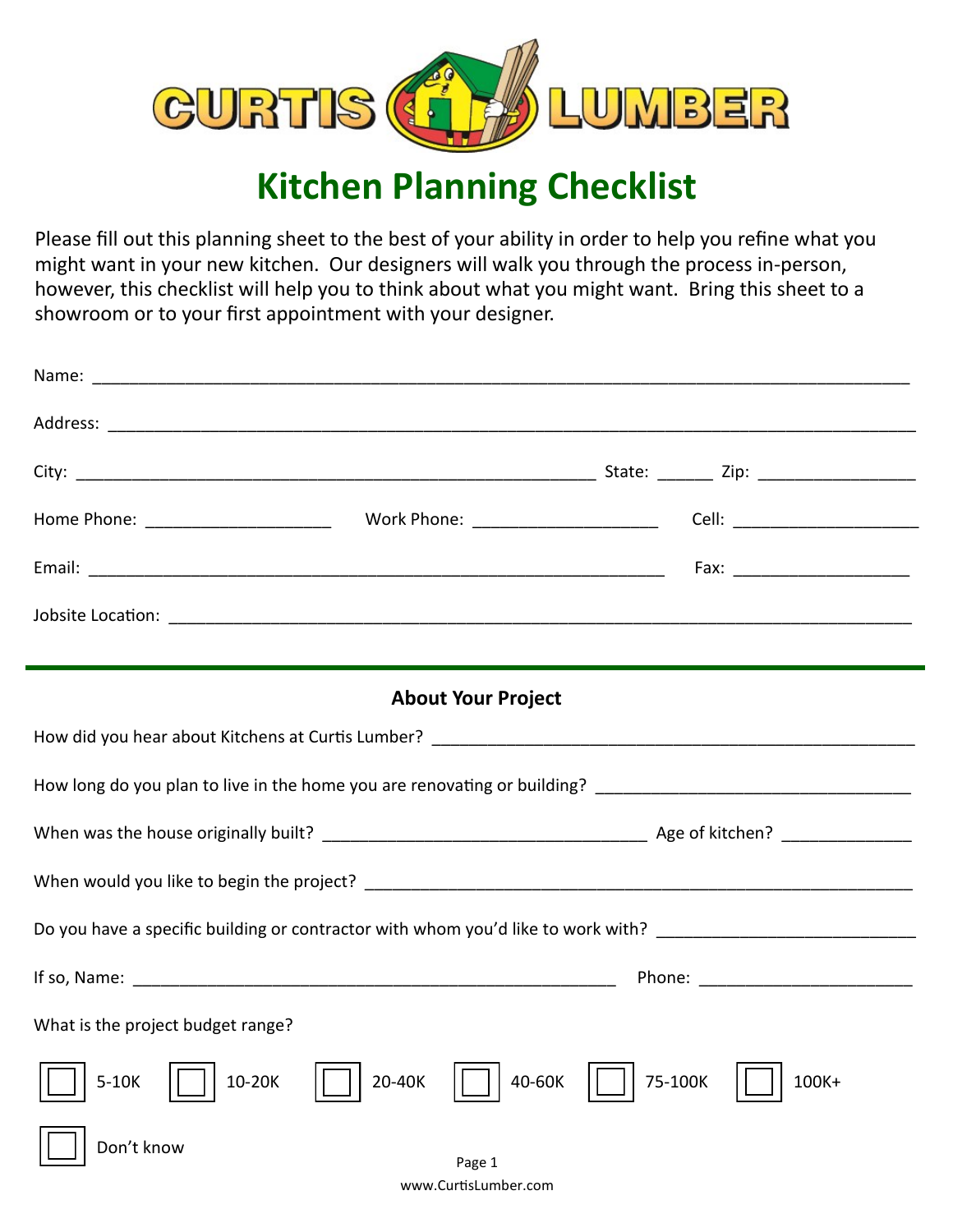

## **Household & Lifestyle**

| What other activities will take place in the new kitchen? (check all that apply):                                                                                                                                                                                                                                                                                                        |                         |  |  |
|------------------------------------------------------------------------------------------------------------------------------------------------------------------------------------------------------------------------------------------------------------------------------------------------------------------------------------------------------------------------------------------|-------------------------|--|--|
| $\begin{bmatrix} \begin{bmatrix} \begin{bmatrix} 1 & 1 \end{bmatrix} & \begin{bmatrix} 1 & 1 \end{bmatrix} & \begin{bmatrix} 1 & 1 \end{bmatrix} & \begin{bmatrix} 1 & 1 \end{bmatrix} \\ \begin{bmatrix} 1 & 1 \end{bmatrix} & \begin{bmatrix} 1 & 1 \end{bmatrix} & \begin{bmatrix} 1 & 1 \end{bmatrix} & \begin{bmatrix} 1 & 1 \end{bmatrix} \end{bmatrix}$<br><b>Computer Center</b> | Paying bills<br>Wet bar |  |  |
| How do you usually shop?                                                                                                                                                                                                                                                                                                                                                                 |                         |  |  |
| Before meal<br>Buy in bulk<br>Weekly                                                                                                                                                                                                                                                                                                                                                     | Non-perishable in bulk  |  |  |
| If you buy in bulk, do you need storage in the kitchen for all/most of the items?                                                                                                                                                                                                                                                                                                        |                         |  |  |
| <b>Cooking Style</b>                                                                                                                                                                                                                                                                                                                                                                     |                         |  |  |
|                                                                                                                                                                                                                                                                                                                                                                                          |                         |  |  |
| How does the family use the kitchen for meal at home?                                                                                                                                                                                                                                                                                                                                    |                         |  |  |
| "Take-out" meals<br>Gourmet<br>Daily heat & serve meals<br>Specialty<br><b>Baking</b>                                                                                                                                                                                                                                                                                                    |                         |  |  |
| Weekend "quantity" meals<br>Daily "from scratch" meals<br>Weekend family meals                                                                                                                                                                                                                                                                                                           |                         |  |  |
| Does the primary cook prefer to cook along or with help?                                                                                                                                                                                                                                                                                                                                 |                         |  |  |